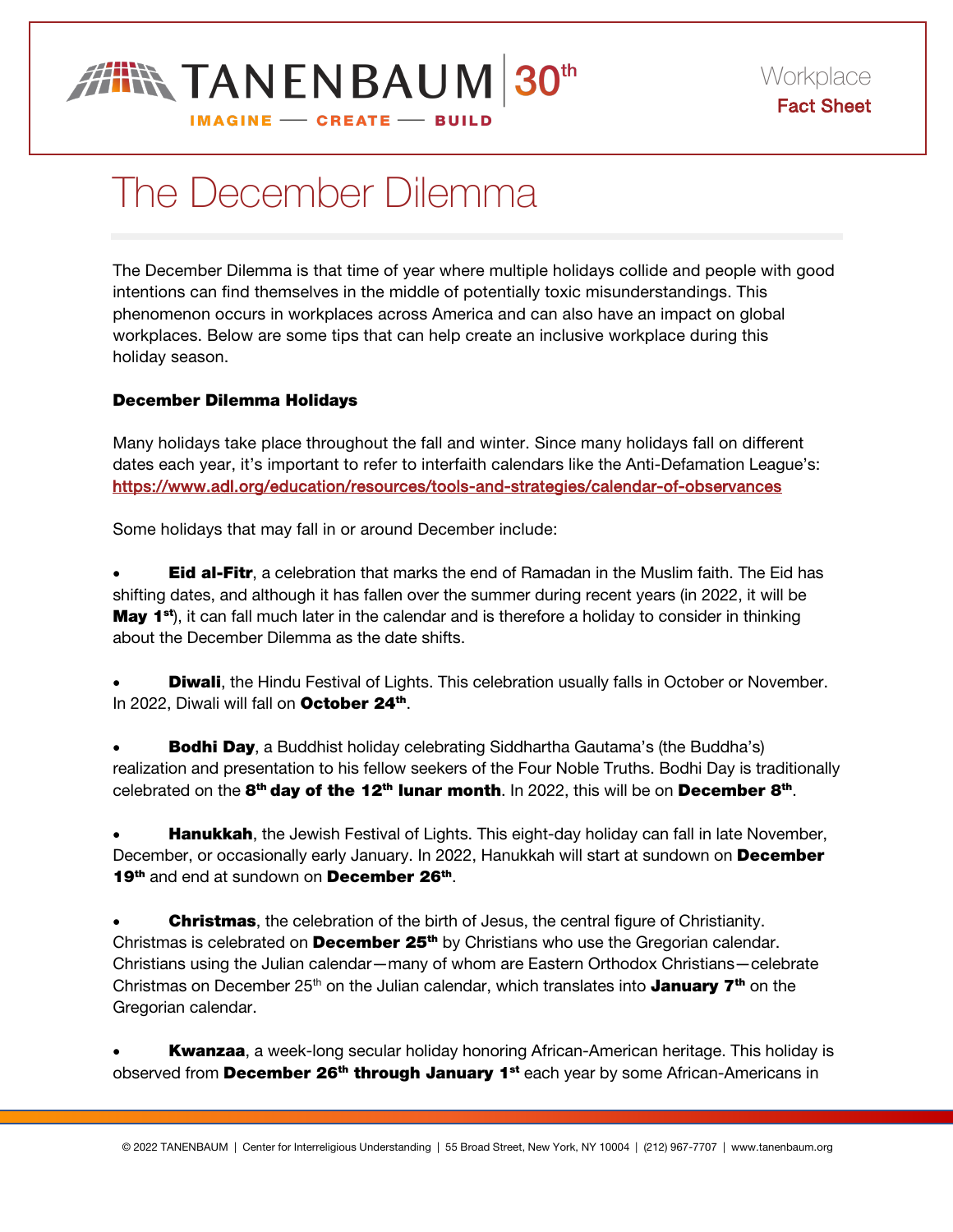

the United States.

The Lunar New Year, a traditional Chinese holiday marking the end of winter that falls sometime during January or February (in 2022, it falls on February 1<sup>st</sup>). The Lunar New Year is an East and Southeast Asian celebration. In China, it is known as the "Spring Festival".

Yule, a Wiccan or Pagan celebration of the Winter Solstice, will occur (in the northern hemisphere) on December 21<sup>st</sup>, 2021. Yule celebrates the rebirth of the sun, the beginning of the time when the days will become longer, and welcomes the bounty of spring.

## The December Dilemma Checklist

 Review your Policies: Review your company's religion in the workplace policies to be clear on what is acceptable and not acceptable during the December holiday season.

 Be Curious and Ask Respectful Questions: The holidays are an excellent time to raise awareness around religious diversity in your office, so don't be afraid to ask respectful questions of your coworkers. For instance, it is appropriate to ask a coworker what holiday greeting they prefer or if they have any holiday practices to be aware of, as long as the questions are respectful and come from a place of genuine curiosity. Asking your colleague, a question is one of the best ways to avoid misunderstandings and make sure that everyone feels included and respected during the holiday season.

 Avoid Scheduling Mishaps: During this time of year, it is particularly important to make sure you're not scheduling an important meeting or special event on a holiday. Remember that holidays such as Hanukkah and Ramadan occur at different times each year. Use interfaith calendars, like the Anti-Defamation League's mentioned above, as a reference while you're scheduling meetings, or for more information about an unfamiliar religious tradition.

 Diet: Whether you're planning an office celebration, or bringing in end-of-year treats, it's important to think about all of your colleagues. Send a note or email to find out about your colleagues' dietary needs and be mindful of the significance of religious dietary restrictions. Your colleagues themselves are the best source of information about their personal needs (but not the needs of others). Remember that each individual practices differently, and that religious practices change and fluctuate over time.

 Learn New Phrases: Learn about the different December holidays, their practices and significance. Honor the differences with *appropriate greetings for your co-workers*. Going this extra step sends an important message that they are valued. Below, we've included some examples of appropriate greetings for you to refer to:

- "Eid Mubarak," the Arabic greeting meaning "Blessed Eid"
- "Happy Diwali" or the Hindi greeting "Saal Mubarak," which means "Happy New Year"
- "Happy Hanukkah"